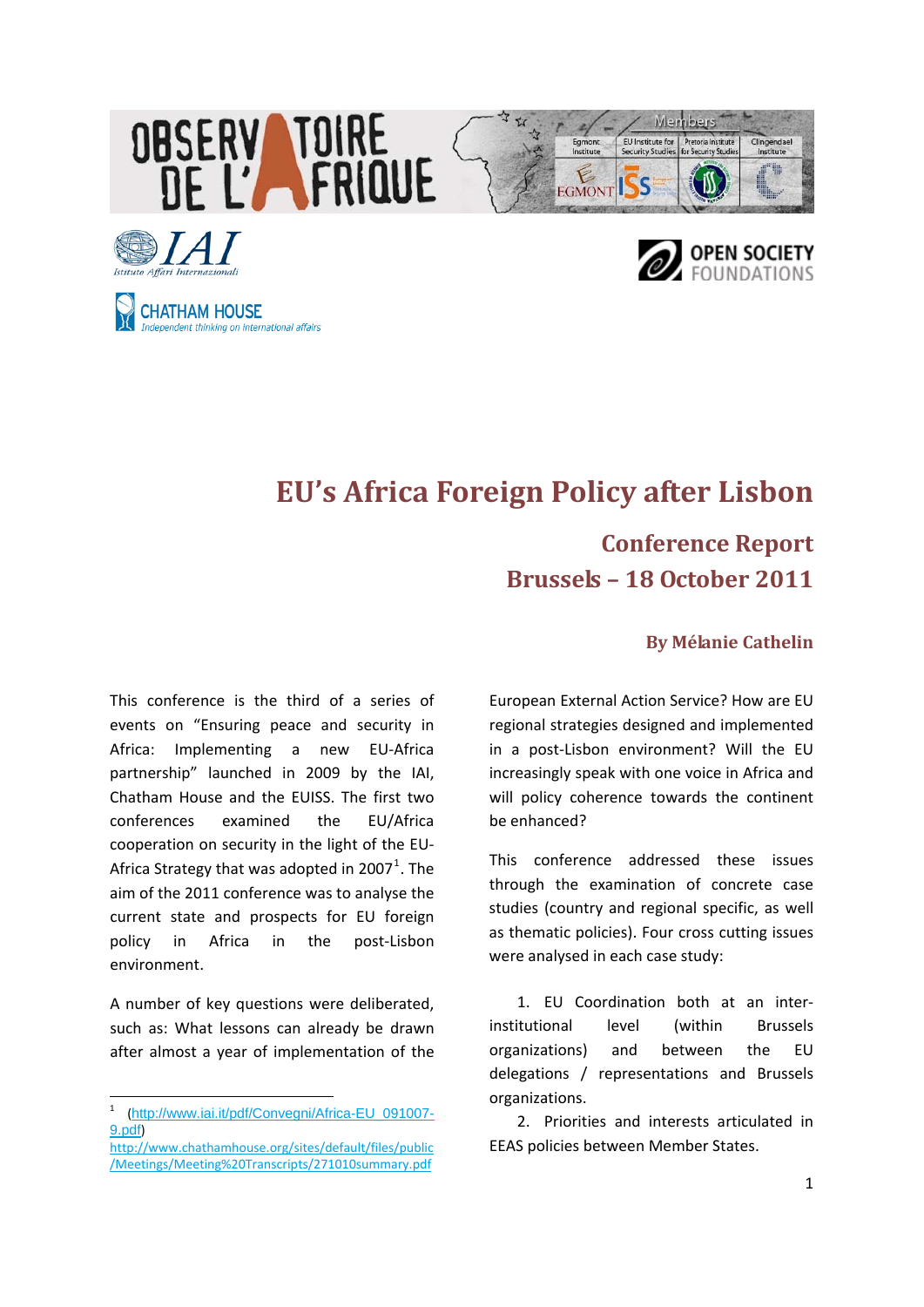3. The relevance of regional (AU) and sub-regional (RECs) frameworks for the EU Africa foreign policy

4. Engagement with other international actors and organizations

The conference opened with a key note address by Nicholas Westcott, EEAS Managing Director for Africa, on European Relations with Africa<sup>[2](#page-1-0)</sup>.

## **Towards EU regional strategies in Africa? The Sahel and beyond**

The situation in the Sahel is characterized by a complex web of interrelated issues that deeply affect the prospects for security and development in the region. Terrorism was identified as one of the biggest challenges for Sahel countries and their partners, in particular **Al‐Qaida Islamic Maghreb islamique** (AQIM) was analyzed as the driving engine of insecurity in the Sahel.

The EU has recently designed a regional strategy for the Sahel, which was adopted by the Foreign Affairs Council on the 25<sup>th</sup> of October 2011<sup>[3](#page-1-1)</sup>. The European Strategy for Security and Development in the Sahel can be considered as the first deliverable of the EEAS in Africa, jointly with the European Commission, and as such represents a real step towards greater coherence for EU action in the Sahel, and in Africa in general. The aims of this session were:

- ‐ Analyse EU policies in the Sahel in the context of the implementation of the Strategy.
- Foster debate on the conditions required for the increased efficiency of EU policies in this region and beyond.

## *1. Challenges of coherence for EU policy in the Sahel*

The EU Strategy seeks to promote an holistic and comprehensive framework for EU action in the Sahel. One of the key themes of the Strategy is that security and development are inseparable: the Strategy therefore aims to address a wide range of issues, including development, governance, rule of law, and the prevention of further radicalization.

The Strategy also contains important institutional innovations such as the creation of a Task force and the appointment of a regional coordinator. These innovations allow EU actors to engage in a long‐term process of consultation with both Member States and African and international partners. In addition, the coordinated use of various EU instruments to enhance procedural coherence is foreseen. Some Member States have already expressed their willingness to coordinate their policies with the EU action in the Sahel.

Nevertheless the Strategy still suffers from conceptual and procedural shortcomings that need to be addressed. Panelists underlined the complexity of the link between development and security in the Sahel. Concern was expressed that the pursuit of security objectives, through the fight against terrorism, illegal and criminal activities, such as smuggling and trafficking, might jeopardize EU development goals for the region. These activities exemplify the structural fragilities of

<span id="page-1-0"></span><sup>2</sup> Nicholas Westcott, « A New Framework for European Relations with Africa », 18 October 2011, [http://www.eeas.europa.eu/top\\_stories/2011/181011](http://www.eeas.europa.eu/top_stories/2011/181011_fr.htm) <mark>[\\_fr.htm](http://www.eeas.europa.eu/top_stories/2011/181011_fr.htm)</mark><br><sup>3</sup>[http://eeas.europa.eu/africa/docs/sahel\\_strategy\\_e](http://eeas.europa.eu/africa/docs/sahel_strategy_en.pdf)

<span id="page-1-1"></span>[n.pdf](http://eeas.europa.eu/africa/docs/sahel_strategy_en.pdf)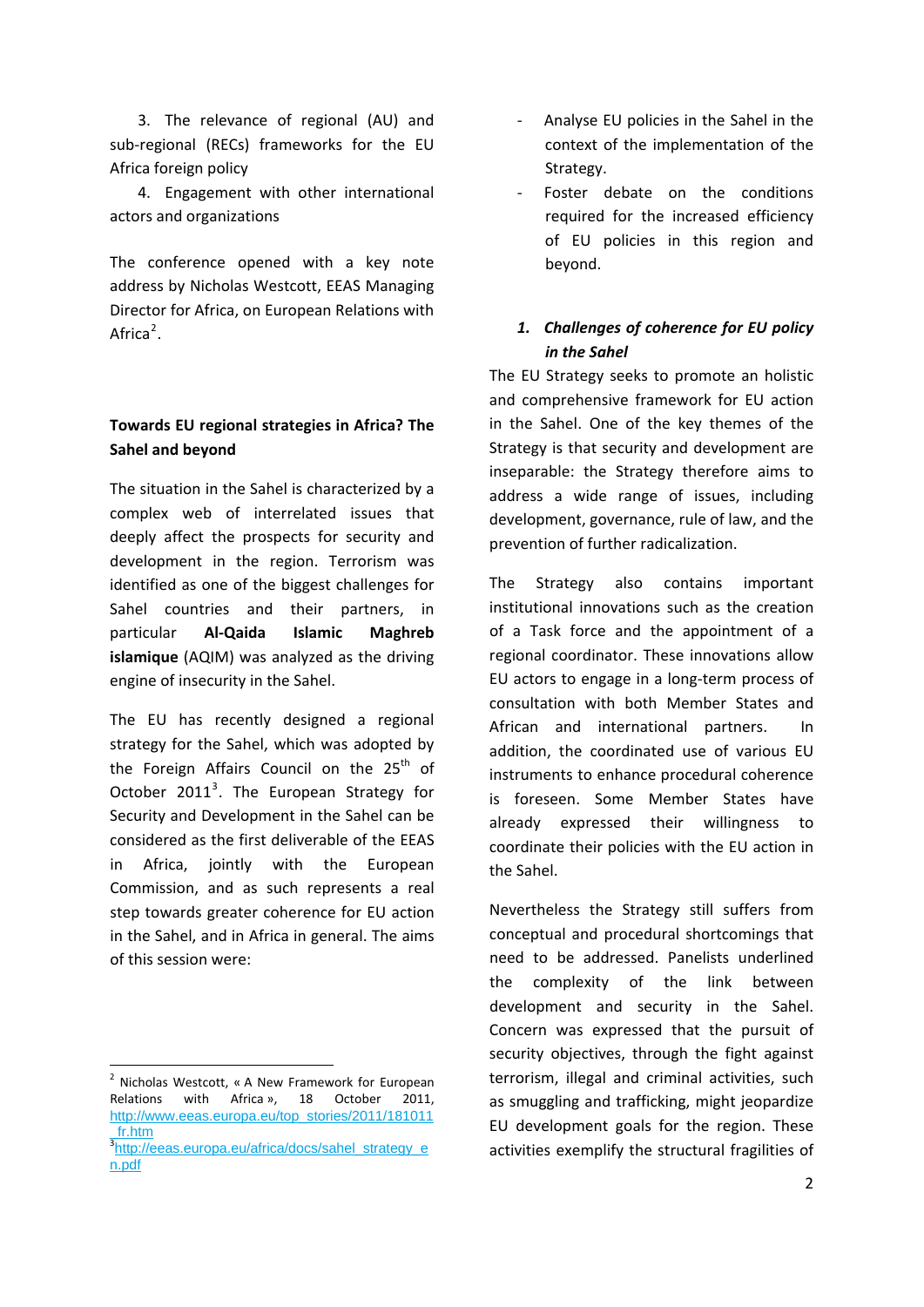the Sahel states, while bearing obvious risks for regional stability. The threat posed by the amount of weapons missing as a result of the Libya crisis was noted. Moreover, the economic informal networks generated by trafficking activities are crucially important for populations largely deprived of access to public services and jobs. Alternatives to existing sources of livelihood need to be found for those populations. Meanwhile, the capacity of the Sahel states to maintain some kind of social and political inner balance, despite major fragilities, should not be underrated.

#### *2. Which Framework of Action?*

Political dialogue between the EU and its Sahel partners is the key to a successful implementation of the strategy. Such a dialogue must rely on mutual interests, in order to foster ownership of the strategy by the Sahel states. There is also a need to reflect upon the appropriateness of the existing framework of action of the Strategy.

The Strategy focuses primarily on countries that are most affected by insecurity – Mali, Mauritania and Niger. However, given the interconnectivity of terrorist threats, political dialogue should be encouraged within a larger framework. It was for instance noted that the EU should be careful not to sidestep strategic actors such as Nigeria in the implementation of the Strategy.

The appropriateness of the ECOWAS framework was also discussed. The organization is facing major leadership issues. Despite these challenges, it still has an important role to play on at least two levels. First, ECOWAS can offer a better platform of political dialogue with key / difficult players, notably Algeria. Second, ECOWAS is an important partner for the EU in the fight against drug trafficking.

The EU should also reflect upon the necessity of engaging in a political dialogue with other countries such as Morocco, Egypt and Libya and the conditions under which this could take place. The upcoming Global Forum against Terrorism that will be held in Morocco will provide a good window of opportunity.

Eventually the Strategy will have to remain as flexible as possible in order to adapt to the evolving situation on the ground and the implications of the Libya crisis – notably arms circulation – for the region. Further research is required that examines the possible evolutions of AQIM into a proto‐state as well as its sources of financing.

#### **Engaging with emerging regional players: Nigeria, South Africa and Ethiopia**

This session's aims were to firstly elucidate the EU rationale for engaging with specific African powers and secondly to unpack the term "emerging regional players". This was achieved through an analysis of the current prospects of EU relationships with these countries.

#### 1. *Living up to mutual expectations: the need for clearer engagement from the EU*

There is no doubt that Nigeria, South Africa and Ethiopia are established *regional players* in Africa, given their size, GDP, and military capacity. However, they differ in the way they assert their *power*, both regionally and internationally. These differences impact in several ways on their relationship with the EU.

Among the three countries, only South Africa appears to be in a position to exert a real *power of influence*, due to its diplomatic network and relative economic strength. Both Ethiopia and Nigeria encounter difficulties when asserting their role of regional powers.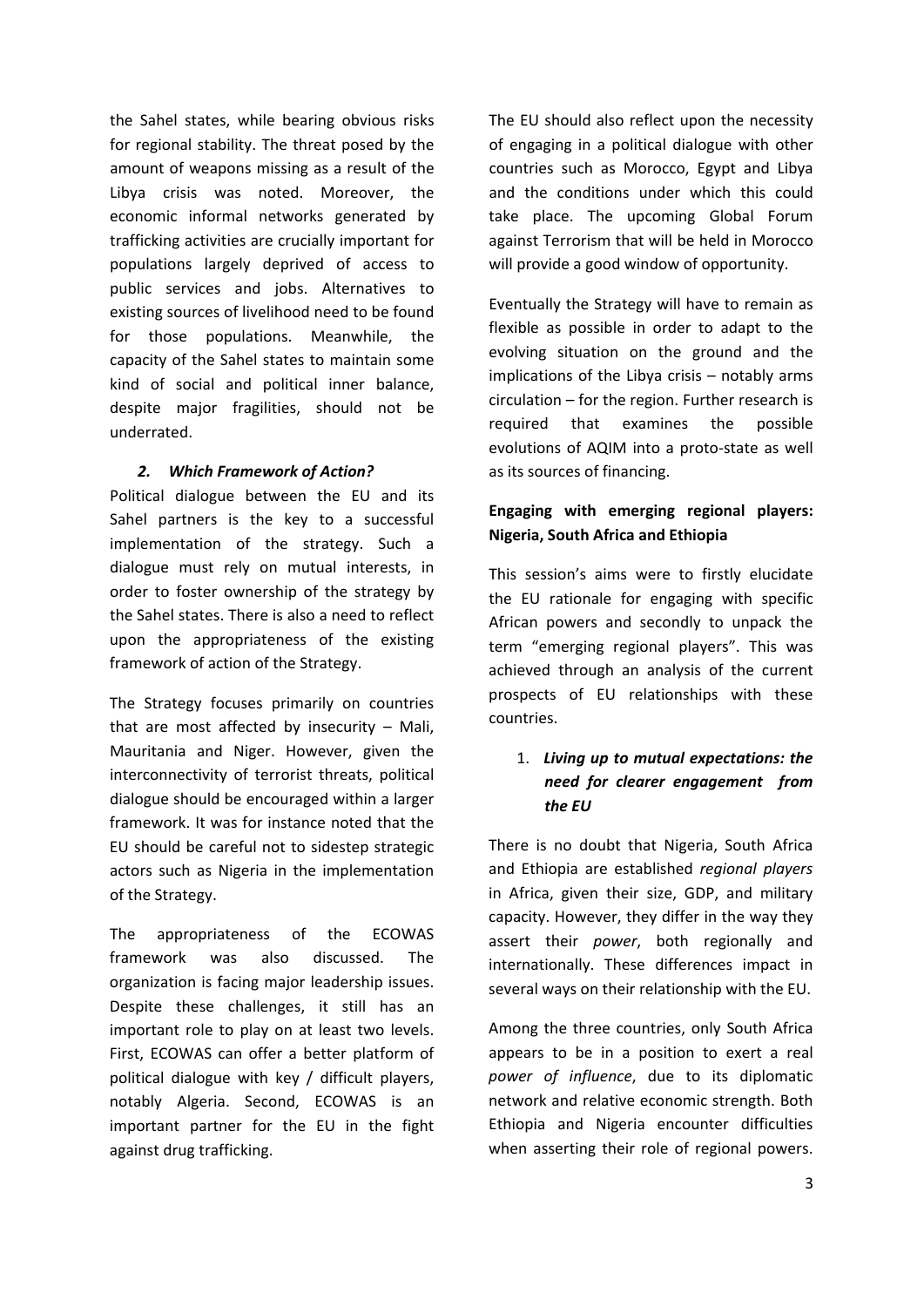Despite geopolitical advantages, $4$  Ethiopia has arguably been punching below its political weight on the regional scene, one of the most difficult neighborhoods in Africa. Ethiopia's role is also weakened by domestic conflicts and constitutional issues. In Nigeria, the elite's incapacity in producing effective public policies, the unsolved federalist issues, as well as ongoing (in)security challenges<sup>[5](#page-3-1)</sup> have precluded this country from projecting power on a sustainable basis.

Given this context, the point was made that the EU should not overwhelm these regional leaders. South Africa now faces difficulties in meeting expectations in the field of peace and security due to overstretched peacekeeping resources.

The EU should rather work on reducing the gap between engagement and expectations. In Ethiopia and Nigeria there is a need for EU support in terms of civil society, governance and democratization. It is in the EU's interest to be able to rely on key partners for the implementation of its African policy – the Libyan and Ivory Coast crises have for instance shown the benefits of a greater partnership between the EU [and the US] and Nigeria. A strategic dialogue should be conducted with Ethiopia, and the current "Nigeria‐EU Joint Way Forward" should be boosted.

The EU and South Africa have been committed to a strategic partnership since 2007. The September 2011 Summit also helped explicate major achievements such as the establishment of a Human Rights Dialogue.

EPA progress remains uneven given South Africa's suspicions that it might jeopardize regional integration. Serious divergences remain on peace and security issues, namely Zimbabwe and Libya<sup>[6](#page-3-1)</sup>. In addition it was noted that the EU relationship with South Africa requires serious clarifications and greater consistency from the EU.

#### 2. *Engagement with other international actors: cooperation or rivalry?*

The need for a rejuvenated dialogue with these countries must be taken seriously for three reasons. Firstly Africa's geopolitical importance is increasing, as indicated by the growing interest of powers like Brazil, India and China in the continent. In this regard, the recent admission of South Africa to the BRICS group marks a compelling change, which could potentially jeopardize/lower its relationship with the EU, despite the fact that the EU remains the biggest trade partner of South Africa.

Secondly the current economic crisis in Europe might reduce its capacity for influence in Africa in general, and in particularly in these strategic countries.

Finally, the EU is often perceived as lacking consistency and credibility. In the Horn of Africa for instance, the EU is perceived as being aligned with US anti-terror policies, despite its important contribution in development and humanitarian aid. This lack of credibility is compounded by the considerable fragmentation of EU policy in Africa, and the difficulties for Europeans to "speak with one voice", particularly in regions

<span id="page-3-0"></span><sup>4</sup> Ethiopia is by its size and population the largest country of the Horn of Africa. Its capital hosts the headquarters of the AU, therefore placing the country at the heart of international diplomacy. Ethiopia is also a close ally of

<span id="page-3-1"></span>the United States in the "war against terror".<br>
<sup>5</sup> For more details, see Mélanie Cathelin, "Post-elections Nigeria: Democracy at a Turning Point?", Africa Briefing Report, 9 June 2011, <http://www.obsafrique.eu/?p=1847>.

 $6$  Huge divergences have been noted on the vote of the 1973 resolution, leading Thabo Mbeki to state that South Africa felt « deeply betrayed by the West » on the Libya file.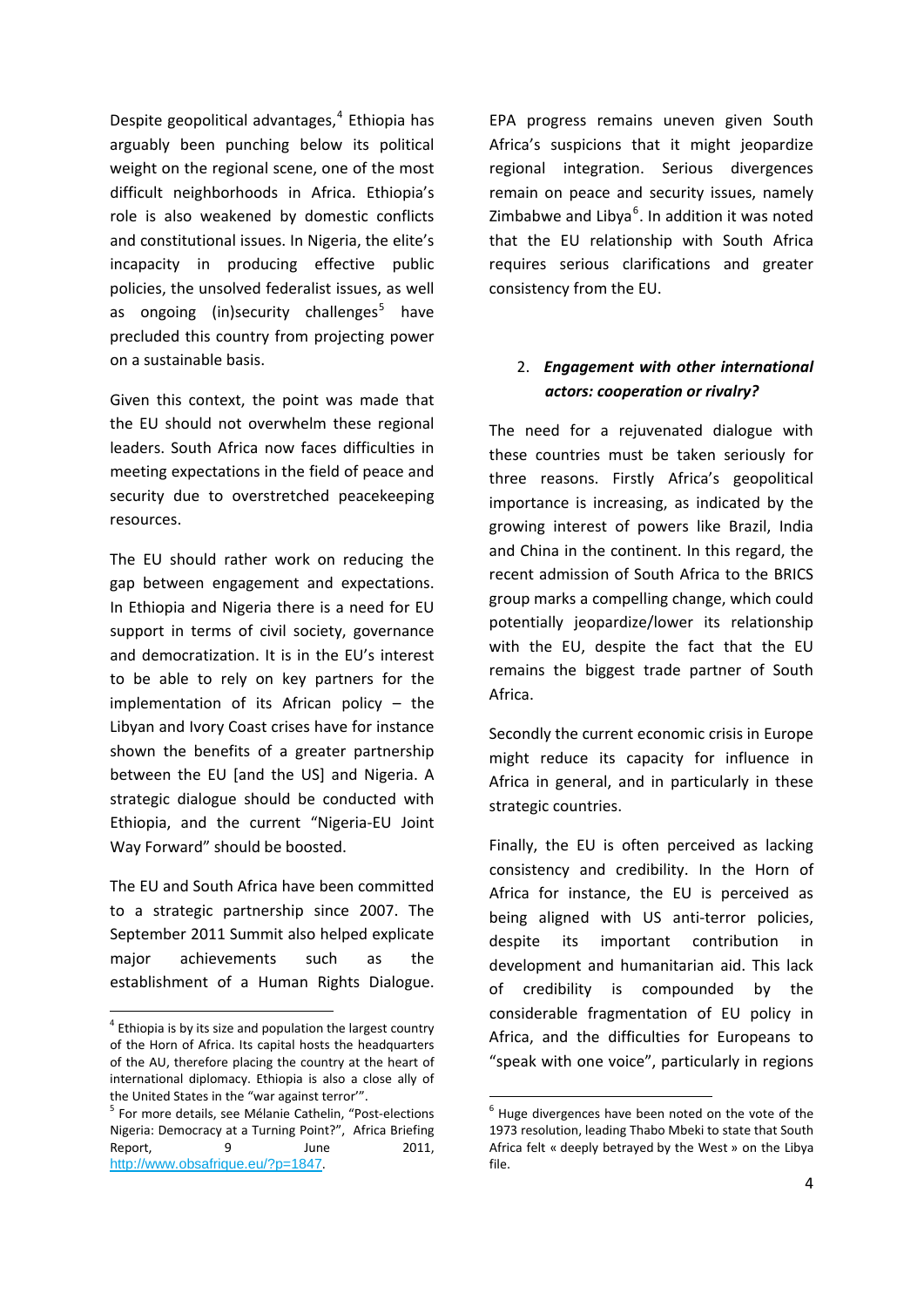like the Horn which are characterized by strong bilateral relations and Member States engagement. In this regard, the fresh EEAS falls short of well established Member States diplomatic apparatus.

#### 3. *The disconnect between interests and values: a fatality?*

The disconnect between EU values and interests was highlighted as another factor undermining the coherence of EU policy in Africa. The EU is often reproached for protecting its own (for instance trade) interests at the expense of the "common values" discourse that it preaches. Particular corrective efforts should be undertaken in the realm of multilateral political and economic governance, where European states are often perceived as acting as "free riders".

Closer attention should be paid to the quality of EU‐Africa engagement in multilateral forums, and the EU should utilize its power to increase African participation in these areas, notably within the UN Security Council.

Meanwhile, the EU should encourage the promotion of shared values among African countries, and a better coordination of African positions. The idea of an "African G5" was suggested, which would include Nigeria, Ethiopia, Egypt, South Africa and Angola, in order to lessen potential rivalries on political and security issues – as was the case between Nigeria and South Africa during the management of the Ivory Coast crisis – and to facilitate dialogue with non‐African actors.

**Democratization after the elections: Democratic Republic of Congo, Zimbabwe and Kenya**

#### *1. EU's democracy promotion efforts: a mixed result*

A brief overview of the situation in DRC, Kenya and Zimbabwe illustrate the mixed results that have been achieved so far after a decade of democracy promotion efforts. Both the DRC and Kenya appear to be "stuck in transition". Democracy remains embryonic In the DRC despite the rhetoric of success surrounding the 2006 elections. In Kenya, after the euphoria following the end of Moi's despotic rule in 2002, disillusion kept growing and reached a climax during the heavily 2007 disputed polls. Contrary to expectations, Kenya's leadership seems to have endorsed the same habits of its autocratic predecessors, and state power has been captured by the most radical elements of certain ethnic groups. 2011 elections will be a real test for the consolidation of the fragile Kenyan democracy. As for Zimbabwe, the country has been experiencing growing tensions and low intensity violence, despite the 2008 Global Political Agreement that was supposed to put an end to years of collapse under the ZANU PF government.

Which assessment can be made of EU efforts in favor of democracy promotion? The first thing to be noted is the diversity of the EU's engagement in these countries. The EU is for instance considered the godfather of the Congolese  $3^{rd}$  Republic, a fact that contrasts heavily with its relative disinvestment since 2006. In Zimbabwe, targeted and restrictive measures introduced by the EU in 2002 in protest against the escalation of violence have shown mixed results. ZANU PF leaders have used the process to increase internal support. Since June 2009, the EU has attempted to create a new relationship with Zimbabwe, but no agreement is in sight. In Kenya, the EU has been praised for the critical role it played during the transition period  $-$  EU monitors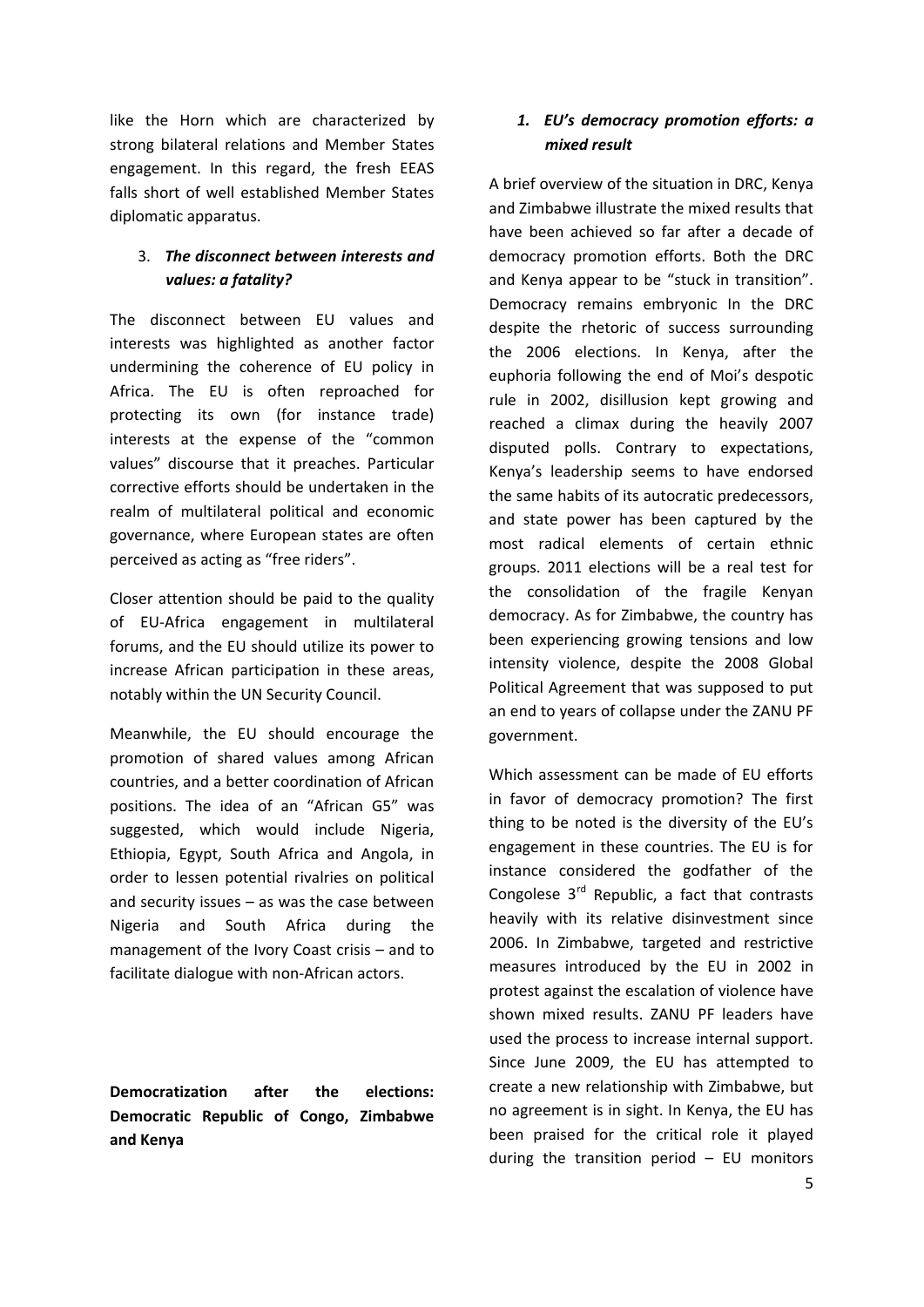were the first to call the 2007 elections fraudulent, although it is arguably still walking a fine line between over exposure and quiet diplomacy. In so doing it risks compromising its backing for democratization and human rights.

Second, it should be noted that in the DRC and Zimbabwe, the EU is dealing with **particularly difficult players, which constitute serious obstacles for an effective political dialogue**. In the DRC, Europeans face difficulties in gaining access to decision‐making circles when exerting pressure on Congolese authorities. This has been translated into a "schizophrenic approach" of the EU in the Congo: the EU has for instance been deeply involved in the election monitoring, through its *European Union Observer Mission* (EUOM), but remained silent when the DRC government decided to change the Constitution in order to favor incumbents.

In Zimbabwe, the power sharing agreement is arguably a mere façade: ZANU PF has proceeded to share political posts, but not amongst key organizations like the police or the army. The EU has been supporting some of the institutions resulting from the GPA, such as the national electoral commission and the human rights commission. These efforts are hampered by ZANU PF's continuous grip on these bodies – most of the staff are former ZANU PF appointees. As a consequence, the EU had to craft **imaginative strategies** to reach the people of Zimbabwe. Through the "humanitarian +" approach, the EU is currently reshaping its support to NGOs, international organizations (World Food Programme for instance), and regional institutions (SADC<sup>[7](#page-5-0)</sup>, AU).

<span id="page-5-0"></span> $7$  For now the right of SADC to be part of the monitoring team for the next elections in Zimbabwe has been disclaimed by ZANU PF. It was noted that the EU has

As elsewhere, the EU is facing important **coordination challenges** on at least two levels. First, between the EU and its Member States: in the DRC for instance, the need for Security Sector Reform (SSR) is widely recognized as being key for the reconstruction of the Congolese state and rule of law. SSR has however being the subject of numerous bilateral and EU initiatives, which are not necessarily aligned. Second, the EU policy in these countries is driven by multiple objectives which often conflict with each other and undermine EU democracy promotion. The point was made that the EU's commercial objectives should be better coordinated with its overall objectives of democratization and human rights protection.

#### *2. Some lessons learned*

‐ A shared concern was expressed that "elections only are not enough": democracy promotion goes beyond election monitoring. In Kenya it was noticed that the monitoring process should have started at the earliest possible date. Even though individuals do matter, the EU should also foster institutional changes, which should avoid the kind of disillusion that it faced in Kenya in 2008.

Support to civil society appears to be crucial: the EU should aim at a better inclusion of local civil society. However, a thin line exists between impartiality and the risk of being perceived as biased by the ruling elites.

‐ On those issues, the EU should seek to engage with other external actors in order to promote democratic change. The "Friends of Zimbabwe" Group should for instance be opened to other countries like China and India. The same can be said about the DRC:

<u> Andrew Maria (1989)</u>

played a very positive role in its assistance to the SADC secretariat, so as to develop SADC capacity in elections monitoring.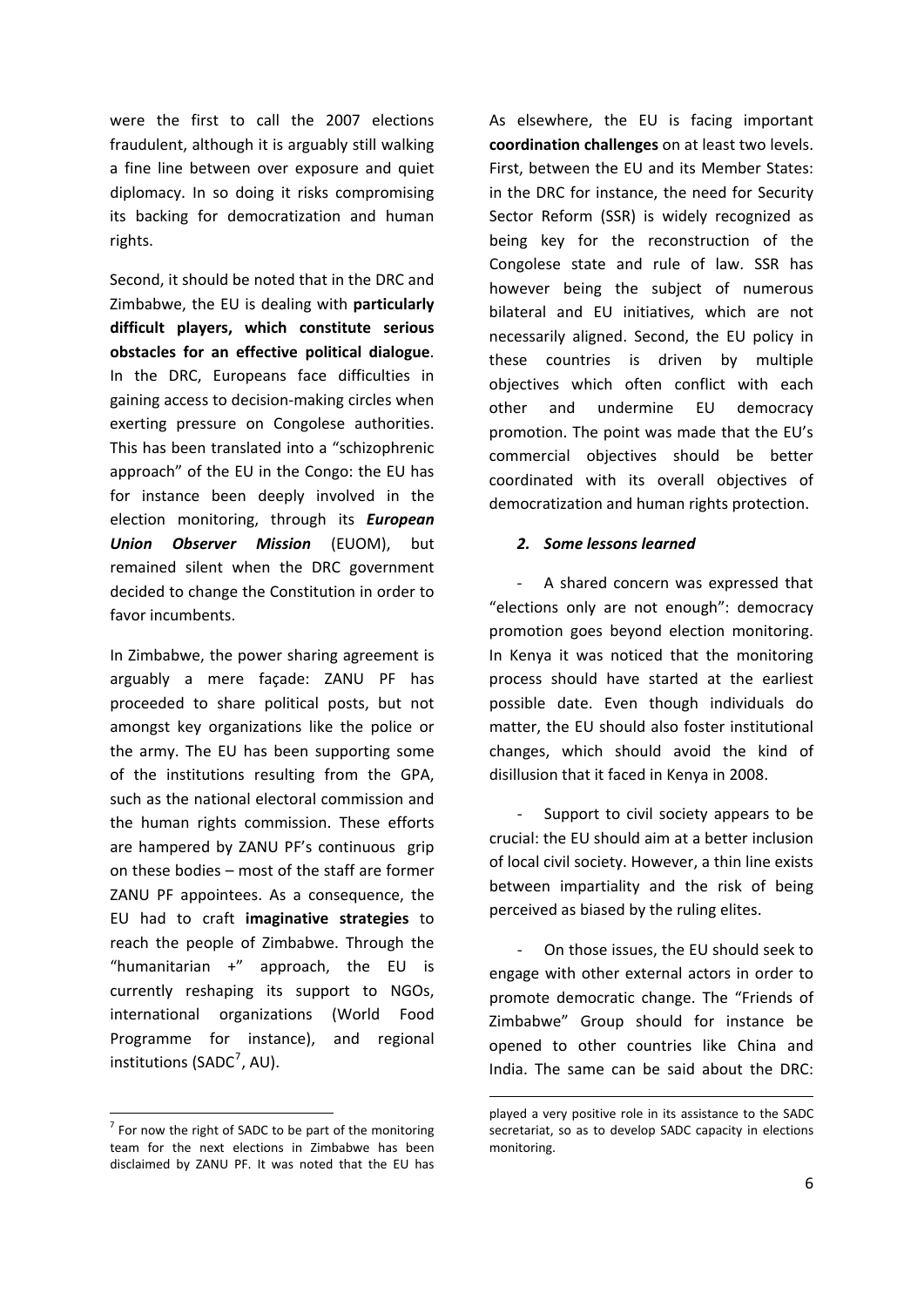China should be included for a broader reflection on the DRC.

‐ The EU should develop **better benchmarks** to assess the effectiveness of democracy promotion efforts and political dialogue. There are currently no systemic 'lessons learned' processes, and this is a problem.

‐ With reference to this last point, attendees debated the establishment of a European Endowment for Democracy, notably for local civil society organizations. Questions were raised whether this programme would be limited to North Africa<sup>[8](#page-6-0)</sup>.

#### **Crisis response and lessons learned: the cases of Côte d'Ivoire, Guinea Bissau and Somalia**

Although their contexts vary considerably, these three case studies present an interesting test case for the EU's crisis response policy. They have been the site for the implementation of a variety EU instruments, from crisis prevention to military response and containment, through electoral monitoring and "post-conflict" intervention / state reform. This session aimed at exploring the possible ways of ameliorating the EU's crisis response mechanisms. The following lessons were drawn:

‐ The need for **a more flexible approach** for the EU was emphasized in all three cases studies. The EU is often depicted ‐ along other international actors – as adopting a standardized response and as insensitive to the political and cultural contexts. It was

noted that in Somalia for instance, the adoption of a security frame – dominated by the piracy and counterterrorism agendas – at the expense of a political one (although in line with EU support to the Diibouti process), has led to a misunderstanding of Somalia's problems. This has seriously impaired the effectiveness of the EU's crisis response whilst explaining the failure of prevention of the current food crisis. The tendency to create new institutions, rather than focusing on existing – particularly local – ones is another key factor of ineffectiveness<sup>[9](#page-6-1)</sup>.

In Guinea Bissau, the point was made for a **more imaginative application** of policy coherence on development, notably to reward early signs of positive developments and behaviours.

The need **to craft alternative strategies**, and to adopt a less technocratic approach was also acknowledged with reference to the electoral crisis in Côte d'Ivoire in particular, and more broadly to election monitoring in Africa. The EU has made an important financial and technical contribution (€8 million) to the organization of elections in Côte d'Ivoire, alongside deploying an EU observation mission. However, this contribution was acknowledged as being too limited in scope: the EU should instead consider expanding its support to Elections Management Bodies, or certification processes. However, these are very sensitive issues.

Effective crisis management mechanisms require the development of a **more comprehensive strategy** as the starting point for any kind of EU's engagement. The timing of SSR intervention should for instance

<span id="page-6-0"></span><sup>8</sup> See OSI – Brussels, "How Could a European Endowment for Democracy Add Value?", Discussion Paper, September 2011,

<span id="page-6-1"></span>http://www.soros.org/initiatives/brussels/articles\_public ations/publications/eed‐paper‐20110927/eed‐paper‐ 20110927.pdf

 $9$  This point should be put in perspective with the recent roadmap signed between the TFG and Puntland's authorities. The EU is now looking for new ways of supporting the local structures in Puntland.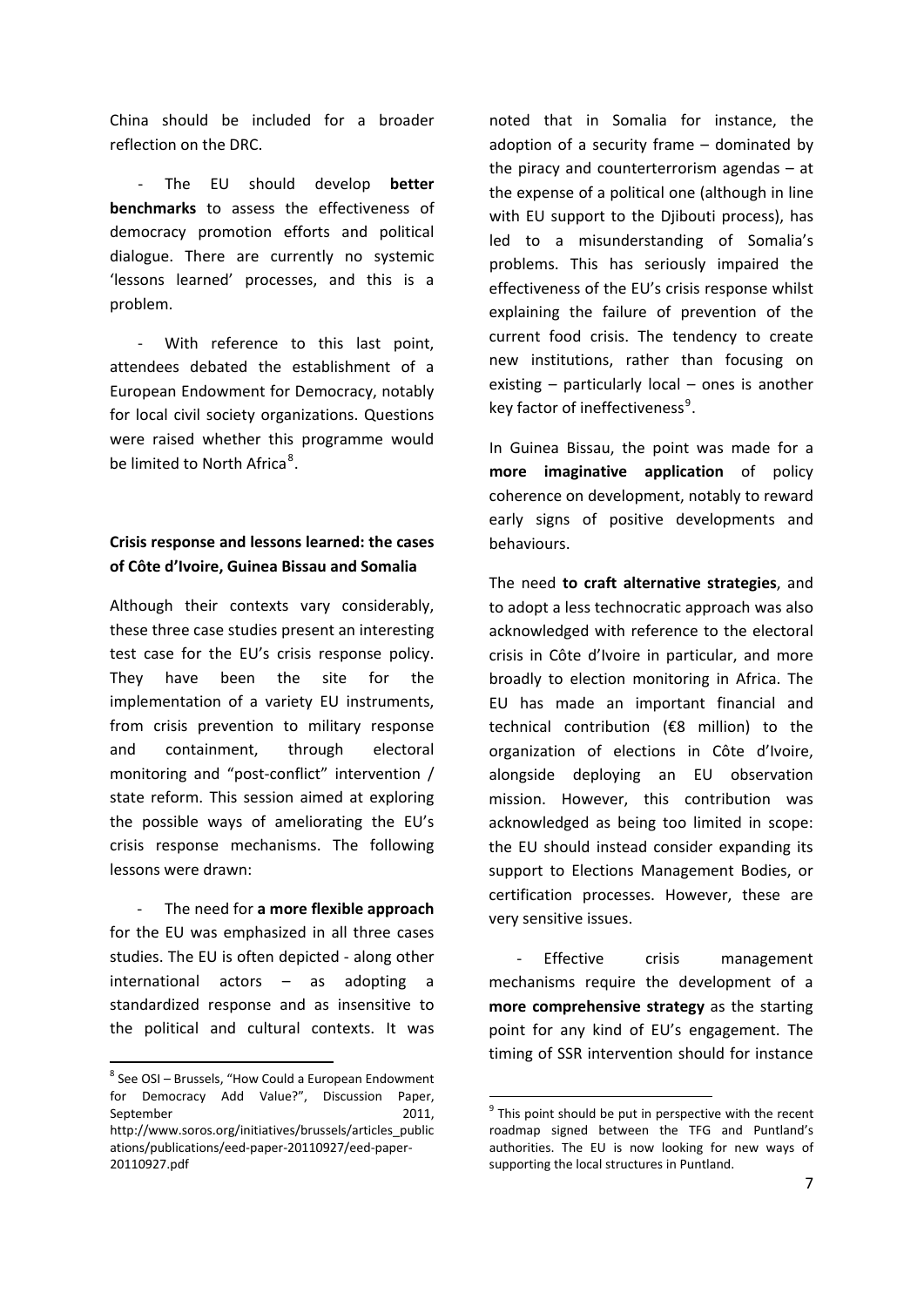be reflected upon: in Côte d'Ivoire, the security issue (role of the police during the electoral process) and the problem posed by the reform of the army, which was split among several antagonist groups, should have been dealt with separately and well ahead of the election process. Participants also widely referred to the need for the EU to conduct **regular 'lessons learned' exercises on EU policies**.

‐ As elsewhere, EU action is constrained by **the difficulty encountered when relying upon trustworthy interlocutors**. A careful balance needs to be found between incentives and disincentives for effective EU engagement in those countries $^{10}$  $^{10}$  $^{10}$ .

In some cases, the EU lacked the **human capacity** to effectively respond to and manage crises. In Guinea Bissau, the local EU staff did not fully manage to influence crisis dynamics. In Somalia, the EU's lack of intelligence on land – 95% of Atalanta's intelligence sources are open ones – constitutes a serious impediment for the effectiveness of the EU's naval mission.

‐ In all three case studies, the EU has faced **difficulties in coordinating its activities with other actors**. In Guinea Bissau, tensions between EU and UN approaches undermined wider collaboration.

The EU's management policies require a strong **reinvigoration of political leadership**. The EU needs to be more assertive in the conduct of its policies. In Côte d'Ivoire, one of

<span id="page-7-1"></span>

the challenges for the EU was to square its role with French foreign policy. The EU has effectively responded to the post-election crisis, through its ability to maintain international interest in the Ivory Coast and via the application of sanctions. However, the EU never fully endorsed the role of a pivotal diplomatic player: Despite being a large donor and despite its sanctions, the EU limited itself to rather apolitical development initiatives. While the EUSSR missions in Guinea Bissau achieved to some extent real progress, it must be noted that the missions suffered from a serious problem of leadership. In Somalia, the anti-piracy efforts of the EU have been constrained by a lack of consensus between EU member states about the use of force and rules of engagement. The prosecution of those pirates apprehended by EU forces constitute another important challenge to EU action as 90% of the suspects are released. These issues would require the nomination of a single coordinator for piracy – on the model of the EU action in the Sahel<sup>[11](#page-7-1)</sup>. Broadly speaking, leadership and coordination issues would be better addressed through the designation of a EUSSR for the Horn of Africa<sup>[12](#page-7-2)</sup>.

#### **Conclusion and prospects for change**

One of the questions raised concerned the scope of changes in EU Africa foreign policy

<span id="page-7-2"></span><span id="page-7-0"></span> $10$  The case of Puntland was cited, where leaders of this region have been directly benefiting from piracy linked activities. Some positive changes have however been noticed, and Puntland authorities are now much more open to cooperation on piracy issues. In Côte d'Ivoire, it was noted that SSR programs are unlikely to succeed given the degree of mistrust between the warring parties.

<sup>11</sup> See Damien Helly, "Lessons from *Atalanta* and EU counter piracy policies", EUISS Seminar Report, June 2011,

[http://www.iss.europa.eu/activities/detail/article/lesson](http://www.iss.europa.eu/activities/detail/article/lessons-from-iatalantai-and-eu-counter-piracy-policies/)<br>s-from-iatalantai-and-eu-counter-piracy-policies/.

 $\frac{12}{12}$  Following its adoption of the EEAS Strategy for the Horn of Africa on the  $14<sup>th</sup>$  of November, the Foreign Affairs Council nominated a Special representative for the EU in the region. His/her main tasks will be twofold: to coordinate the EU response to the crisis in Somalia on the one hand; and to draft and implement a coherent EU strategy on piracy.